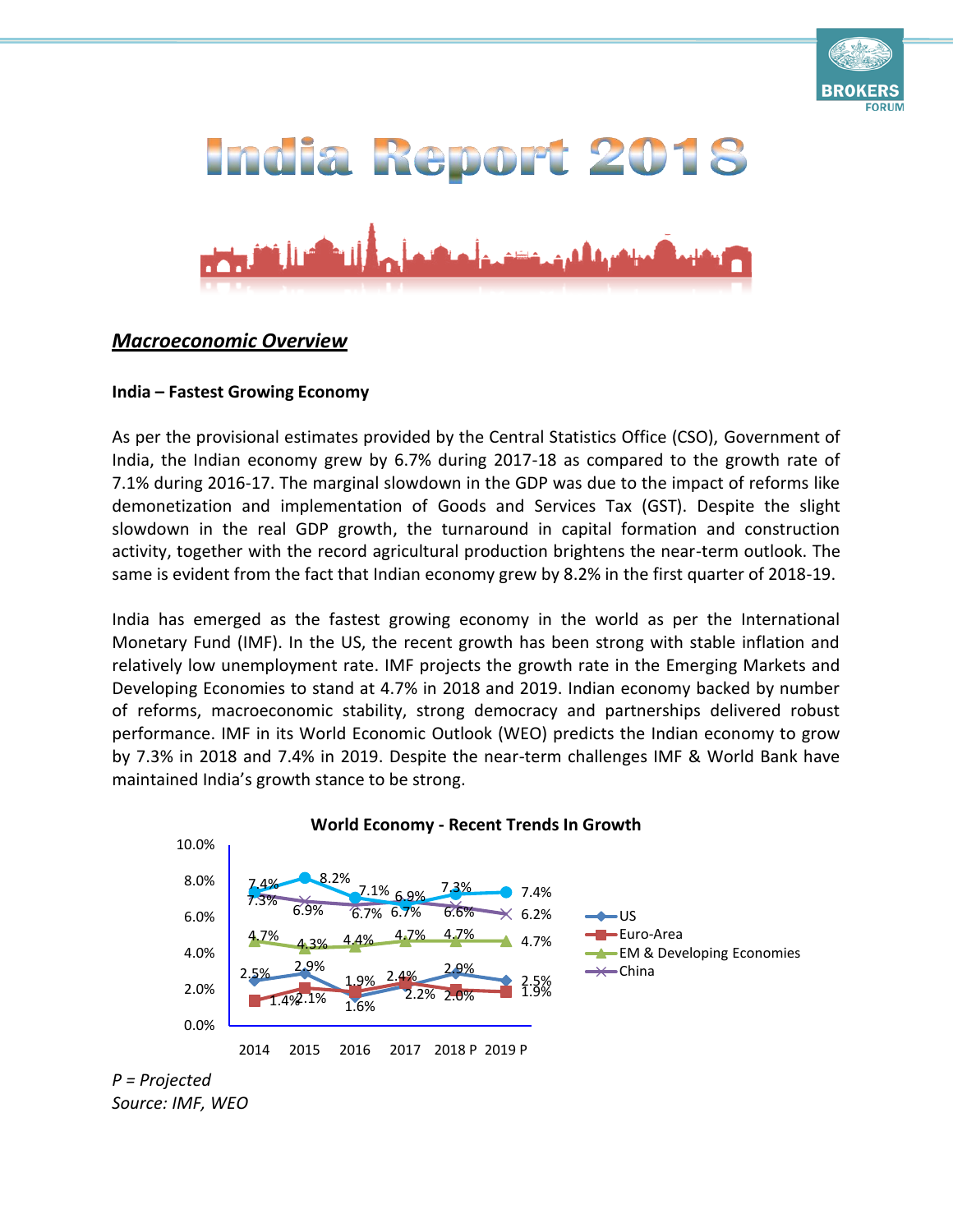

It is interesting to note that though India is growing at the fastest pace in the world, per capita GDP is still very low as compared to other global economies.



**GDP Per Capita At Current Prices (USD) – 2018 Projected**

*Source: IMF, WEO*

# **Foreign Direct Investment (FDI)**

In recent years, the Indian Government has taken many initiatives to improve the ease of doing business and relax the FDI norms. India's ranking in the World Bank's ease of doing business report has improved by 30 notches from 130<sup>th</sup> to 100<sup>th</sup> position and it further aims to be in the top 50. As per the Department of Industrial Policy & Promotion (DIPP), Government of India, the total FDI flows to India were USD 62 Billion in 2017-18. Services, Computer Software & Hardware, Telecommunications were the sectors attracting the highest FDI equity inflows in 2017-18.



*\*P=Provisional Estimate Source: DIPP*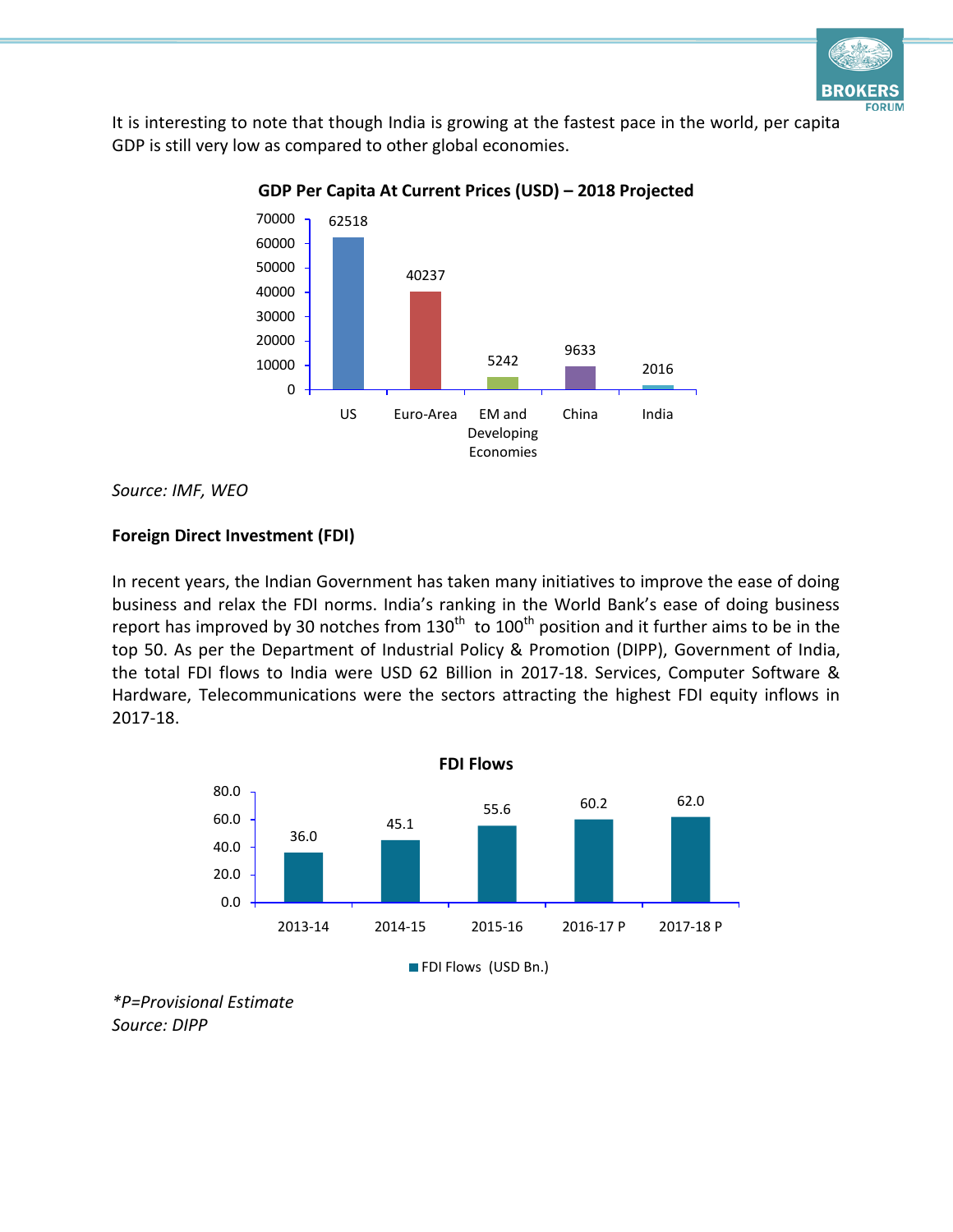

#### **Foreign Portfolio Investment (FPI)**

Foreign Portfolio Investments (FPI) in India has grown remarkably in the last 15 years. During 2017-18, there was a substantial increase in the FPI supported by buoyant inflows in the debt segment. Total FPI flows to India were USD 22.4 Billion in 2017-18. Though FPI investors began to pull out in FY19 reflecting volatility in the global financial markets, sustained net investments by Indian investors, particularly mutual funds provided support to the equity markets.



*Source: CDSL & NSDL*

| <b>Total FPI Flows Segment-Wise</b> |         |         |         |         |         |  |
|-------------------------------------|---------|---------|---------|---------|---------|--|
|                                     | 2013-14 | 2014-15 | 2015-16 | 2016-17 | 2017-18 |  |
| <b>Equity (USD Bn.)</b>             | 13.2    | 18.2    | $-2.2$  | 8.3     | 4.0     |  |
| Debt (USD Bn.)                      | $-4.6$  | 27.2    | $-0.6$  | $-1.1$  | 18.5    |  |
| Hybrid (USD Bn.)                    | 0.0     | 0.0     | 0.0     | 0.0     | 0.0     |  |
| <b>Total FPI Inflows (USD Bn.)</b>  | 8.5     | 45.4    | $-2.8$  | 7.2     | 22.4    |  |

*Source: CDSL & NSDL*

Many emerging markets are commodity driven having dependency on export of resources. In contrast, Indian economy is domestic/consumption driven supported by a favorable population composition and increasing disposable income. India remains resilient in terms of FPI inflows and gets a better P/E rating.

# *Secondary Market*

# **Indian Stock Exchanges – Spectacular Returns**

Recovery in the advanced economies as well as a positive outlook on the global growth contributed to buoyancy in the global stock markets and cross border capital flows. BSE Sensex and Nifty 50 gained 74.8% and 77.3% respectively during the last 5 financial years.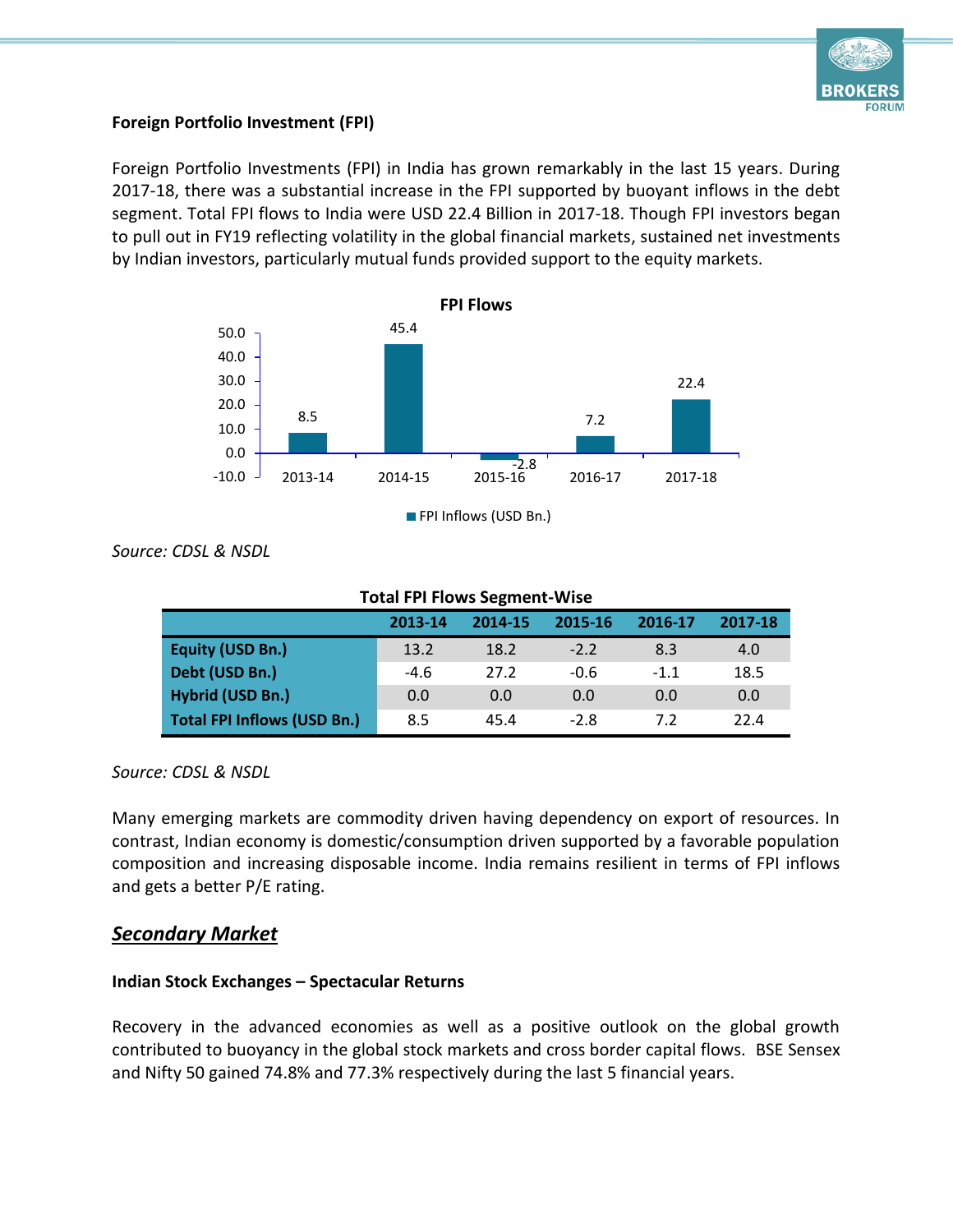**FORUM** 





*\*Return during the period- 1 st April 2013 to 31st March 2018 (previous 5 financial years) Source: NSE, BSE, investing.com, spindices.com*

The Indian stock market witnessed strong rallies during 2017-18, with BSE Sensex and NSE Nifty touching new peaks, tempered by intermittent corrections. Some of the factors that contributed to investor's confidence in the Indian markets were – strong growth rates, benign inflation, key structural reforms like implementation of GST, recapitalization of public sector banks, progress in resolution of insolvency and bankruptcy matters, reduced geo-political tensions and a normal monsoon rainfall. BSE Sensex and Nifty 50 gained 11.3% and 10.2% respectively during the year, thus continuing the growth momentum during 2017-18.

India's equity derivatives market is placed among the best in the world, with state-of-the-art technology, institutional mechanisms, product and market size. The volumes in the Indian derivative segment witnessed significant growth since its introduction in 2000. In 2017-18, equity cash segment reported consolidated volume of USD 1.3 Trillion and equity derivatives segment reported consolidated volume of USD 25.6 Trillion.



**Consolidated Segment-Wise Volumes**

<sup>■</sup> Equity Cash Segment (USD Tn.) ■ Equity Derivatives Segment (USD Tn.)

*Source: National Exchanges (BSE, NSE, MSEI), SEBI*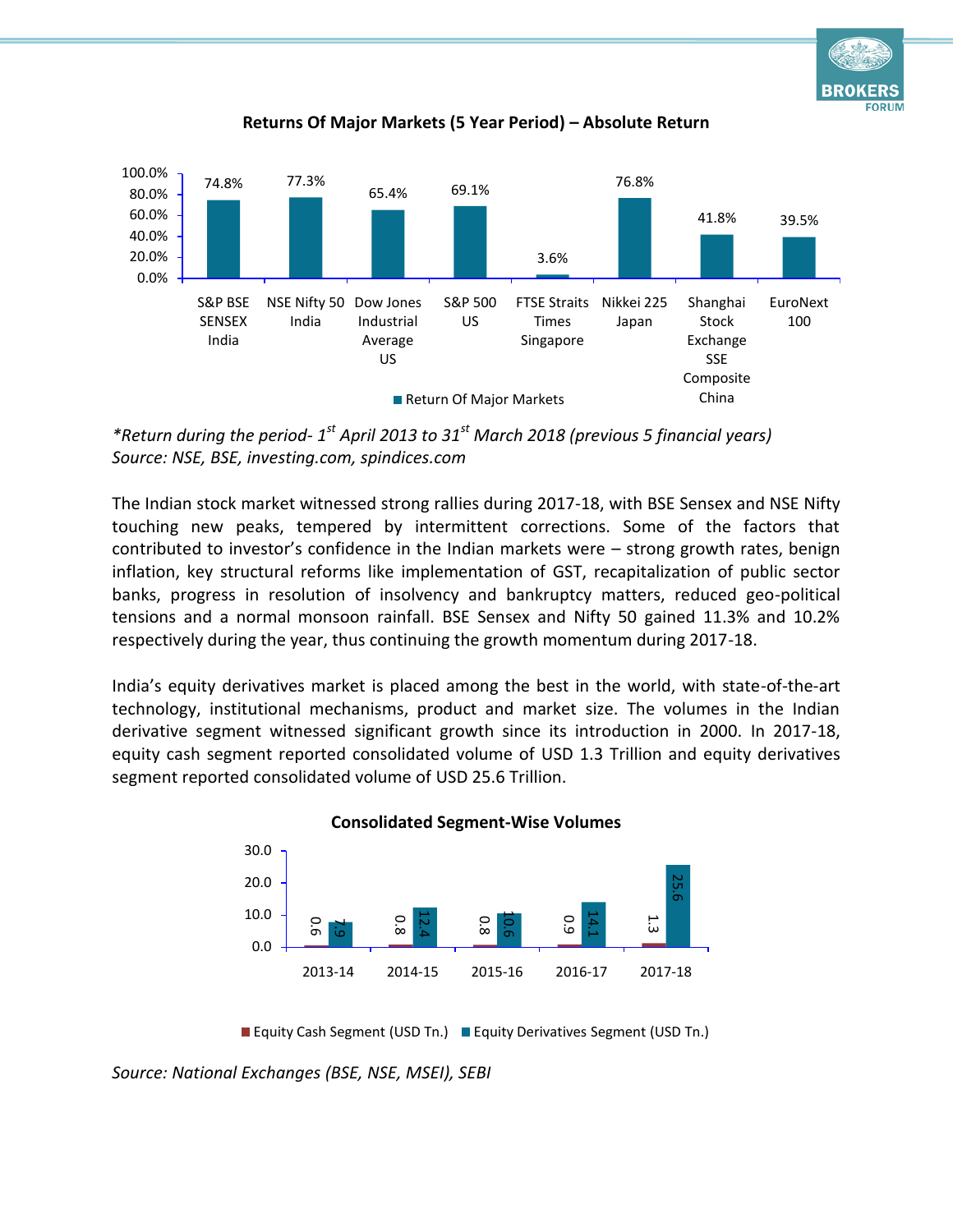

# **P/E Ratio Of The Indian Markets**

At the end of 2017-18, the P/B ratio for the S&P BSE Sensex remained unchanged at 3.0 while that of Nifty 50 decreased from 3.5 to 3.4. BSE's Market Capitalization stood at USD 2.2 Trillion and P/E ratio was 22.7x as on March  $31<sup>st</sup>$  2018.



*Source: BSE, SEBI*

An international comparison of P/E ratios indicates that the P/E ratios of Indian markets are amongst the highest in major advanced and emerging markets, also reflecting a higher growth rate.

| P/E Ratios of International Stock Market Indices as on March 31, 2018 |            |        |              |              |              |              |              |              |             |
|-----------------------------------------------------------------------|------------|--------|--------------|--------------|--------------|--------------|--------------|--------------|-------------|
| <b>NIFTY</b>                                                          | SENSEX NKY |        | <b>IBOV</b>  | <b>INDU</b>  | <b>KOPSI</b> | <b>DAX</b>   | UKX .        | -HSI         | <b>CRTX</b> |
|                                                                       |            |        |              |              |              |              |              |              |             |
| <b>Index</b>                                                          | Index      | /Index | <b>Index</b> | <b>Index</b> | <b>Index</b> | <b>Index</b> | <b>Index</b> | <b>Index</b> | Index       |

*Source: Bloomberg, SEBI*

# *Primary Market*

#### **Amount Mobilized In The Primary Markets**

Financial year 2017-18 witnessed a favorable investment climate supported by robust macroeconomic performance, stable FDI inflows, easing inflationary pressures, regulatory and structural reforms by the government. This led to improved business confidence and attracted investors to the primary market.

A number of companies from diverse growth sectors of the economy entered the market. There has been a good response to majority of the public issues from FPIs, other institutional investors as well as retail investors. Many of these issues were over-subscribed indicating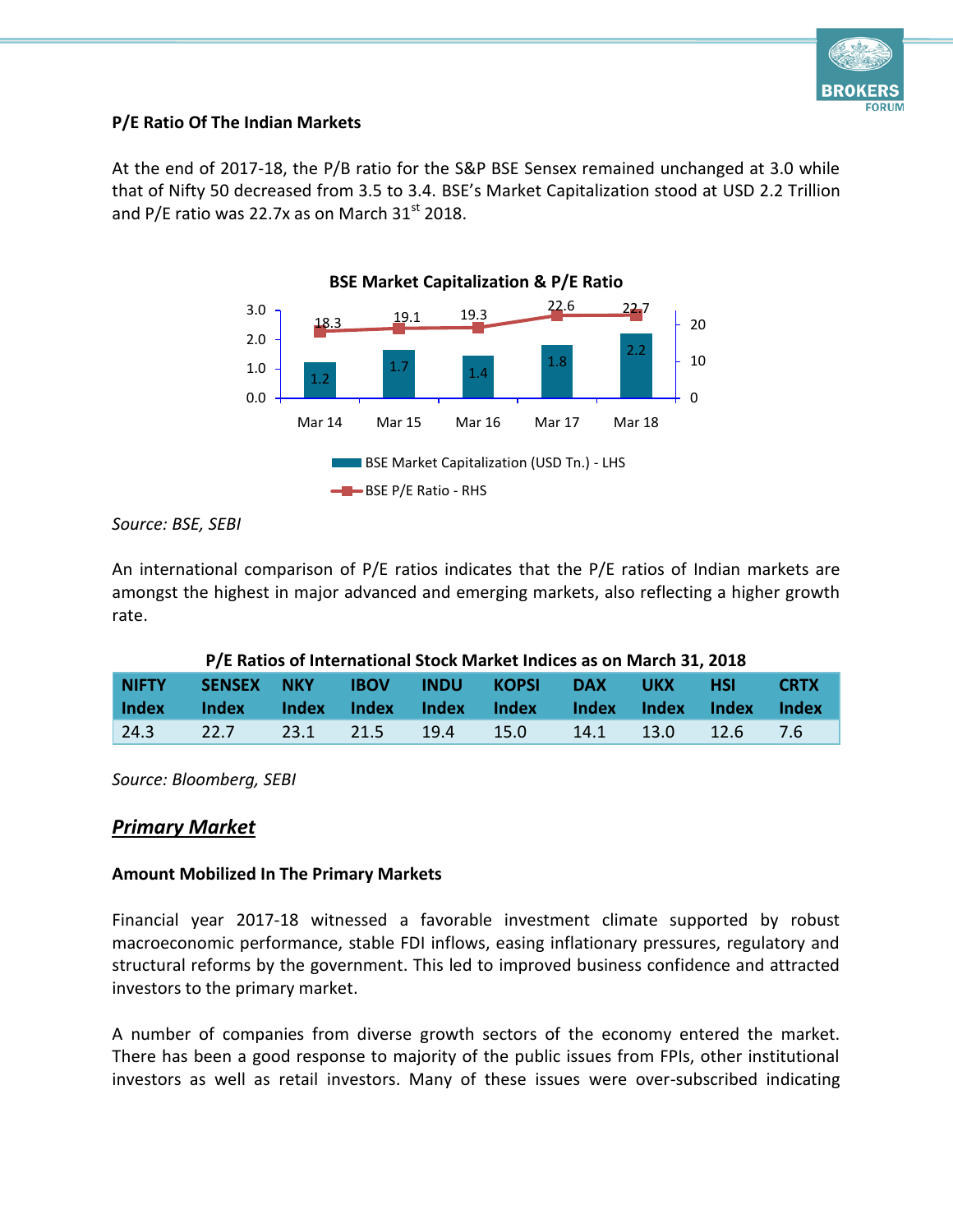

positive sentiment from the investors. The year witnessed the highest ever resource mobilization through public & rights issues.

During 2017-18 there was a significant jump in the number of equity IPOs and the amount mobilized by them nearly tripled as compared to the previous year. The total resource mobilization through public and rights issues increased from USD 9.3 Billion in 2016-17 to USD 17.1 Billion in 2017-18.



**Amount Mobilized In The Primary Markets**

*Source: SEBI*

#### **SME Platform**

The SME platform of the stock exchanges is intended for small and medium sized companies with high growth potential and whose post-issue paid up capital is less than or equal to INR 250 Million (around USD 3.5 Million). This platform offers a new and alternate asset class to informed investors having longer investment horizon. The platform offers early stage ventures to raise much needed growth capital. Of the total 201 IPOs, 156 of them were listed on the SME platform in 2017-18. The amount raised by the SME platform increased from USD 127.1 Million in 2016-17 to USD 348.8 Million in 2017-18. Total number of issues on the SME platform increased from 80 to 156 during the same period.



**Amount Mobilized By The SME Platform**

*Source: SEBI*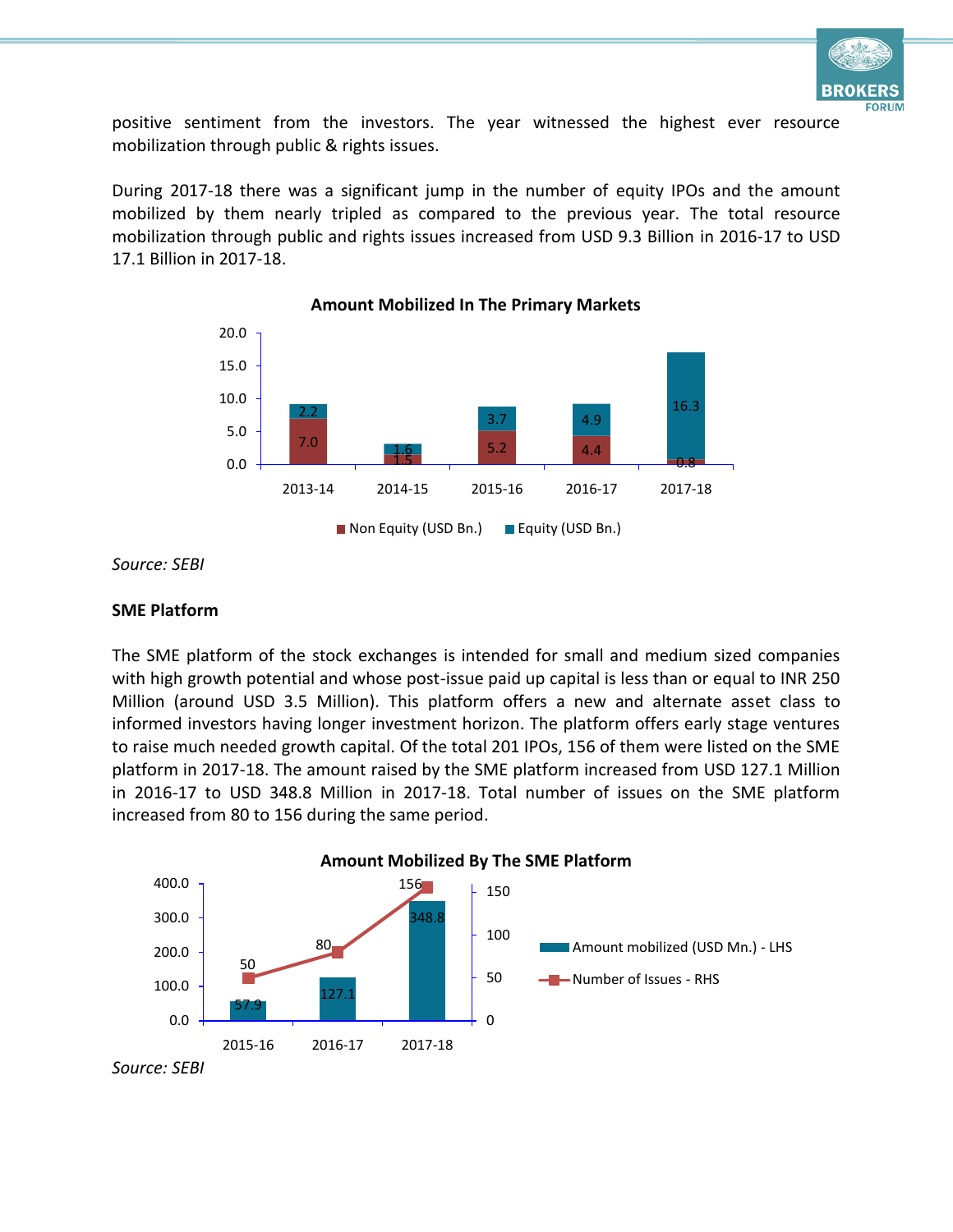

|                                                      |                         | 2016-17 | 2017-18 |
|------------------------------------------------------|-------------------------|---------|---------|
| <b>Qualified Institutions Placement (QIP)</b>        | <b>Number of issues</b> | 20      | 53      |
|                                                      | Amt. (USD Bn.)          | 1.3     | 10.4    |
| Offer for Sale (OFS) through the Stock Exchange      | <b>Number of issues</b> | 29      | 29      |
| Mechanism                                            | Amt. (USD Bn.)          | 1.2     | 2.6     |
| <b>Preferential Allotments</b>                       | <b>Number of issues</b> | 410     | 407     |
|                                                      | Amt. (USD Bn.)          | 6.6     | 9.2     |
| Private Placement of Corporate Bonds Reported to BSE | <b>Number of issues</b> | 3377    | 2706    |
| and NSE                                              | Amt. (USD Bn.)          | 95.5    | 92.9    |

#### **Resource Mobilization Through Various Other Channels**

*Source: SEBI*

# *Asset Management Industry*

#### **Indian Mutual Funds**

Asset Management Companies help investors diversify their investments as well as provide financing to the real economy. Over last few years the Indian mutual fund industry has shown remarkable growth. The Indian mutual fund industry is one of the fastest growing and most competitive segments of the financial sector.

At the end of 2017-18 the AUM of the Indian mutual fund industry stood at USD 331.2 Billion. It grew at a CAGR of 24.8% for the period – March 2014 to March 2018. However a low mutual funds' AUM to GDP ratio of 12.8% in 2017-18 indicates a large untapped potential for the industry.



#### **Trend In AUM Of Indian Mutual Fund Industry**

*Source: Association of Mutual Funds in India, SEBI*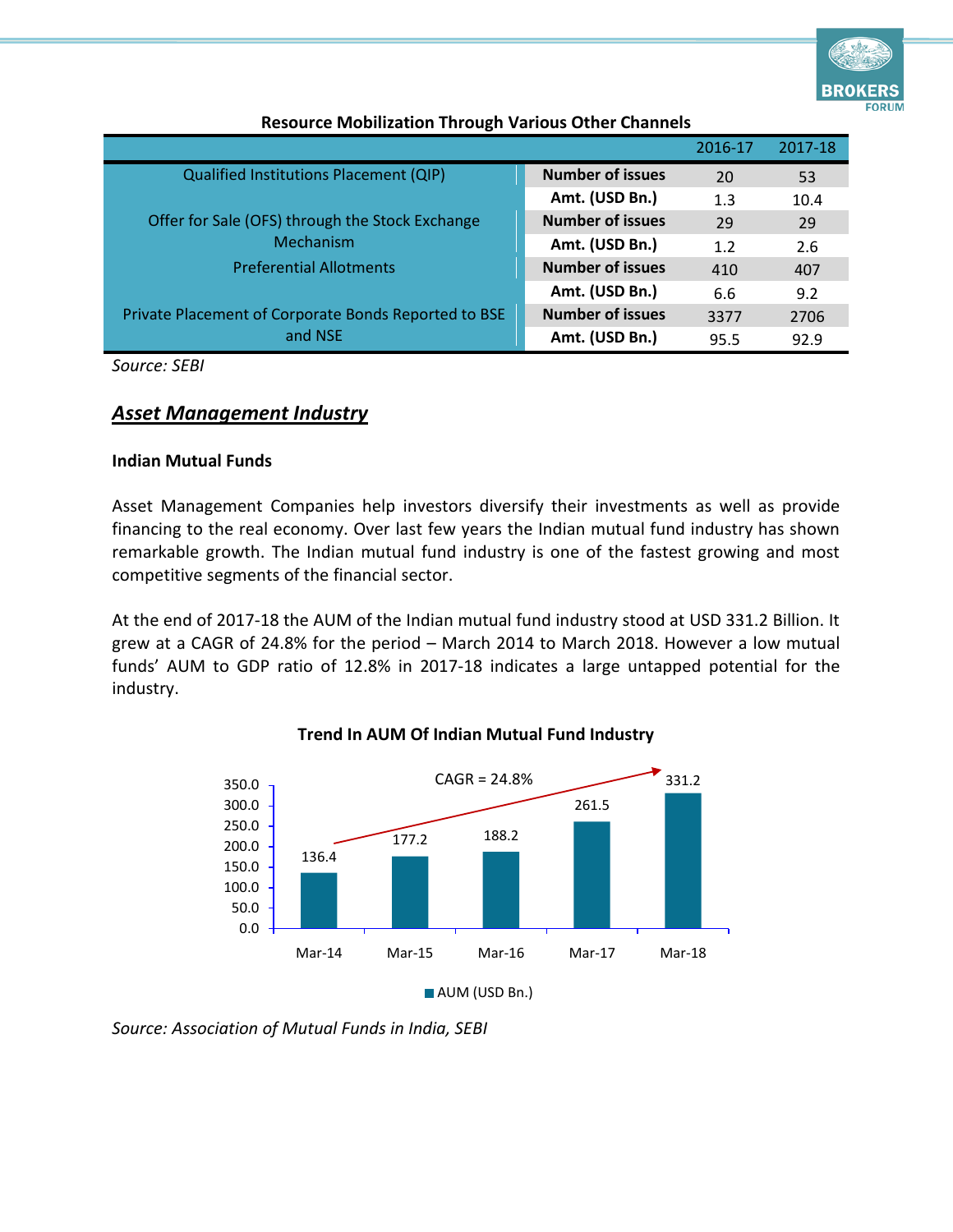

# **Category-wise Breakup Of AUM Of Indian Mutual Funds**



As on  $31^{st}$  March 2018, share of the Individuals (50.8%) of the total AUM was the highest, followed by Institutions (45.1%), NRIs/OCBs (3.6%) and FPIs (0.5%).

*Source: SEBI*

# **Breakup Of Resource Mobilization Of Mutual Funds**

Of the USD 42.1 Billion net resources mobilized by all mutual funds in India, 63% was raised by equity oriented mutual schemes and the other 37% was raised by non-equity oriented mutual fund schemes (Income/debt oriented scheme, balanced scheme, ETFs).

# **Upward Trend In The Number Of Mutual Fund Accounts**

Total number of mutual fund accounts increased from 40.2 Million to 71.3 Million from March-2014 to March-2018 which corresponds to 15.4% CAGR for the period.



**Trend In Number Of Mutual Fund Accounts**



<sup>■</sup> No. of Accounts (Mn.)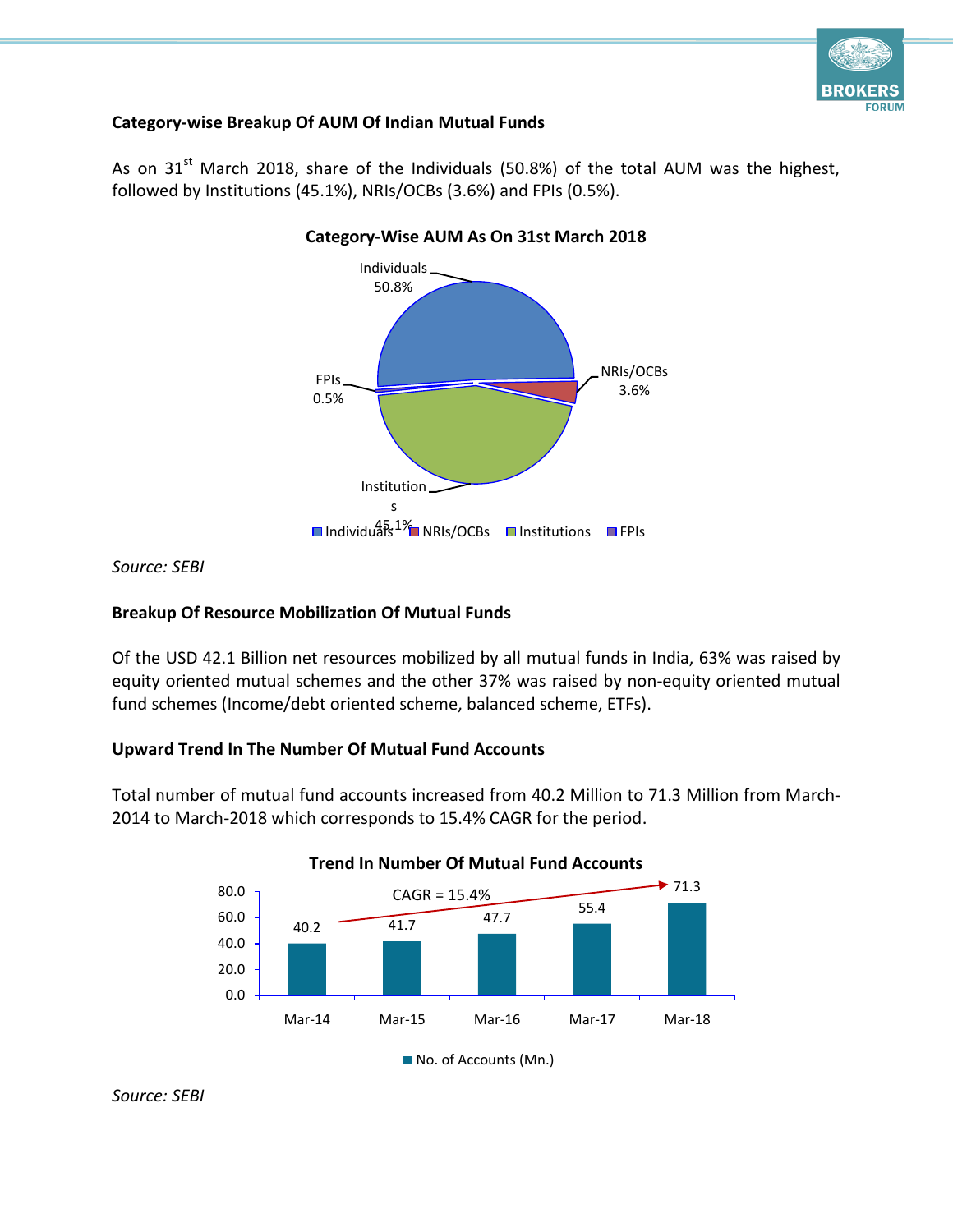

#### **Increasing SIP Contributions**

The Systematic Investment Plan (SIP) contribution increased from USD 6.6 Billion in 2016-17 to USD 10.4 Billion in 2017-18. Due to the SIP culture, Indian Stock markets are becoming more self-reliant, thus reducing dependency on foreign inflows.

Mutual funds invested USD 79.5 Billion whereas foreign portfolio investors invested USD 22.4 Billion in the Indian capital markets during 2017-18. Over the last few years, domestic mutual funds have emerged as strong investors and hence there is more stability in the equity markets in India.



**FPI Versus Mutual Funds' Net Investments**

*Source: SEBI*

# **ETFs Becoming Popular**

Exchange Traded Funds (ETFs are becoming popular in India. AUM under ETFs increased from USD 7.4 Billion as on 31<sup>st</sup> March 2017 to USD 12 Billion at the end of March 2018. Total number of ETF schemes stood at 68 in March 2018.





*Source: SEBI*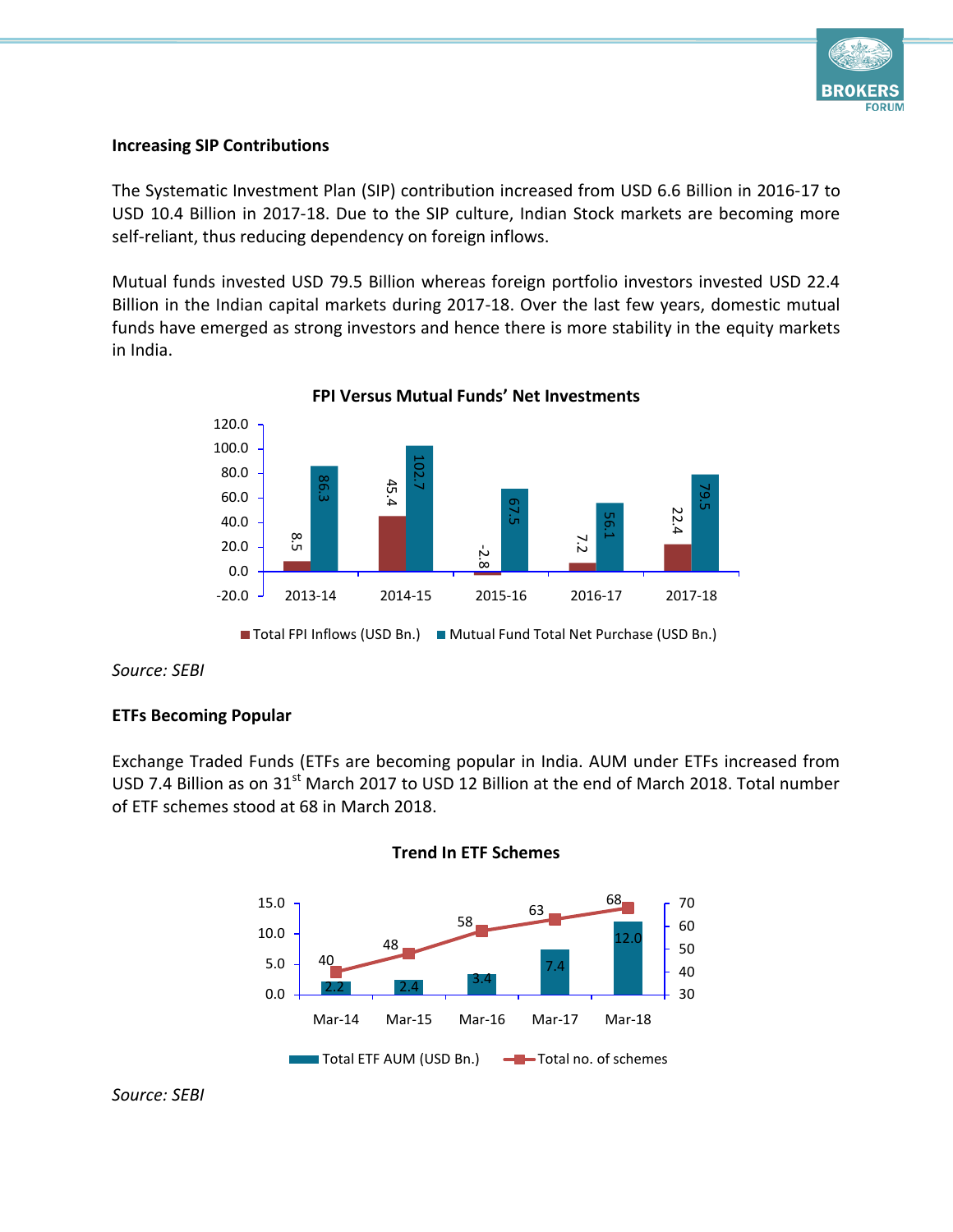

#### **Alternative Investment Funds (AIFs)**

Alternative Investment Funds (AIFs) refer to privately pooled investment fund (whether from Indian or foreign sources). These funds provide stable and long-term capital with a wide range of investment objectives and investment strategies.

The number of registered AIFs increased significantly to 414 at the end of March 2018 as compared to 101 at the end of March 2014. During 2017-18, total commitments of USD 25.6 Billion and total funds of USD 13.2 Billion were raised.



#### **Trend In Alternative Investment Funds**

*Source: SEBI (compiled on the basis of information submitted by AIFs to SEBI)*

| <b>Category-Wise Breakup Of AIFs</b> |                              |                     |                                                 |  |  |
|--------------------------------------|------------------------------|---------------------|-------------------------------------------------|--|--|
| (USD Mn.)                            | <b>Commitments</b><br>raised | <b>Funds raised</b> | <b>Cumulative</b><br>investments<br><b>Made</b> |  |  |
| <b>Category I</b>                    |                              |                     |                                                 |  |  |
| Infrastructure Fund                  | 1477.1                       | 889.0               | 733.8                                           |  |  |
| Social Venture Fund                  | 176.0                        | 65.4                | 45.7                                            |  |  |
| <b>Venture Capital fund</b>          | 2658.6                       | 688.7               | 487.9                                           |  |  |
| <b>SME Fund</b>                      | 34.9                         | 30.4                | 7.3                                             |  |  |
| <b>Category I Total</b>              | 4346.5                       | 1673.5              | 1274.7                                          |  |  |
| <b>Category II</b>                   | 16402.9                      | 7821.9              | 5274.9                                          |  |  |
| <b>Category III</b>                  | 4846.7                       | 3725.7              | 2969.9                                          |  |  |
| <b>Grand total</b>                   | 25596.1                      | 13221.1             | 9519.5                                          |  |  |

*Source: SEBI*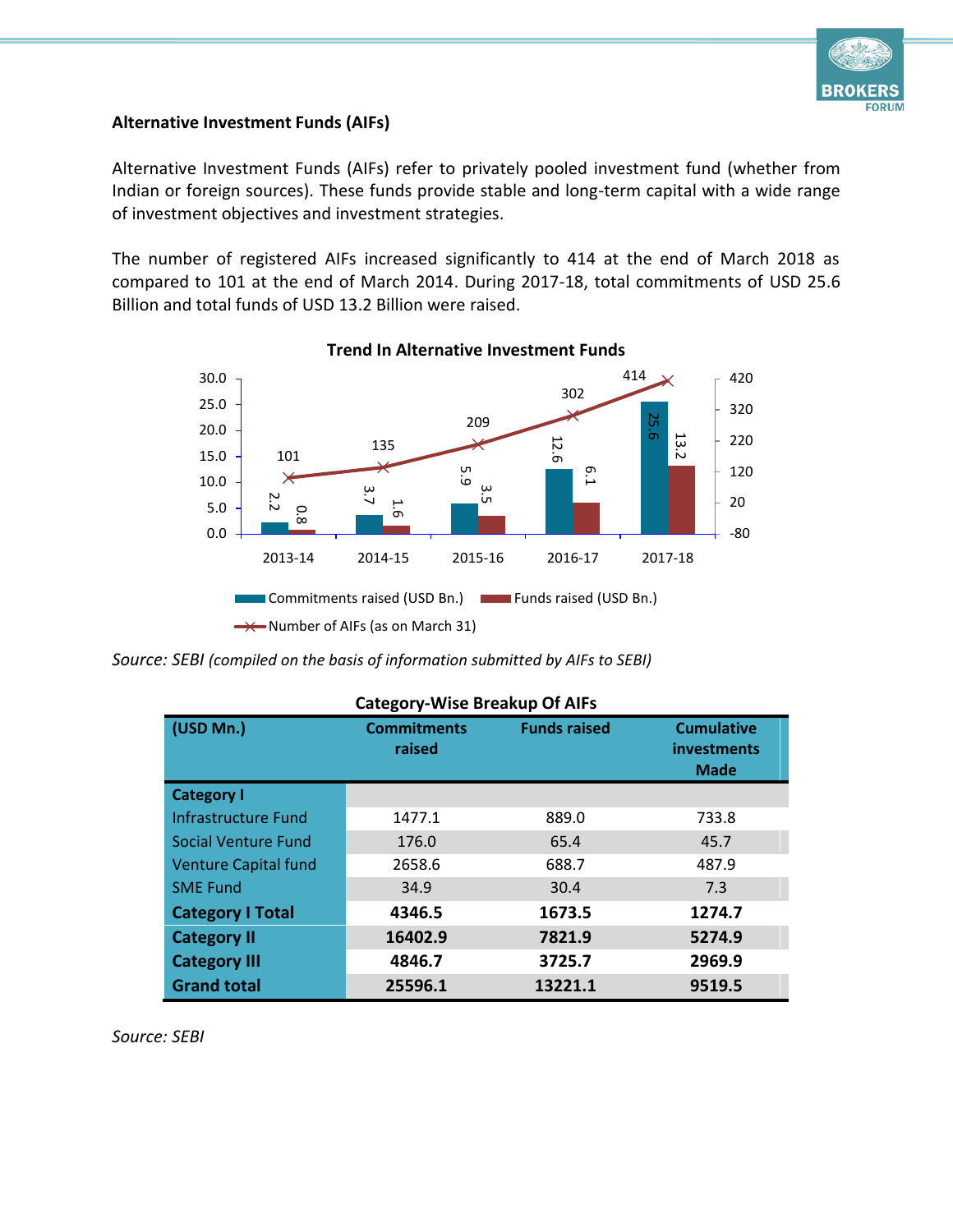

# *Challenges*

# **Population**

India has the second highest population (1.3 Billion) in the world, moving towards becoming the country with the largest population. This has led to a large consumption driven growth in the economy and likely to gain pace as it is driven by a young population. The population assists in growth of the economy and at the same time increases pressure on the existing infrastructure of the economy. Also it is a challenge to employ such a large existing workforce with 15 million added to these numbers every year. The population has a relatively low level of literacy, which makes it even more challenging to gainfully employ the new workforce.

#### **Rising Crude Prices And Weakening Rupee**

The rise in global crude oil prices, the hardening of metal prices and the strengthening global growth caused the input costs to rise. Geo-political risks may exert further pressure on crude oil and commodity prices, with implications for domestic inflation. International crude oil prices have become elevated and volatile in the recent past. Thus the current inflation outlook seems uncertain. Weakening of INR against USD is going to push up the import bill as crude oil has the highest share among all imported commodities. There is a need for vigilance around the evolving inflation scenario in the near future.

#### **Trade War And Protectionism**

Trade wars, protectionism and retaliatory strategies threaten the institutional fabric of multilateral trade, which may have serious implications for those emerging economies that are participating in open international trade and relying on foreign capital flows.

#### **Rising Fed Rates**

US interest rate is set to rise further. In the past when Fed reduced interest rates (Quantitative Easing), emerging markets looked attractive to investors with high interest rates resulting into migration of funds to emerging markets. As US Fed is increasing the rates gradually, a slowdown in FPI inflows is expected. Rate hikes in US can lead to stronger dollar and weaker Rupee, which might imply lower returns for foreign investors and can result into selling by FPIs. India has build adequate FOREX reserves to take care of sudden FPI outflows.